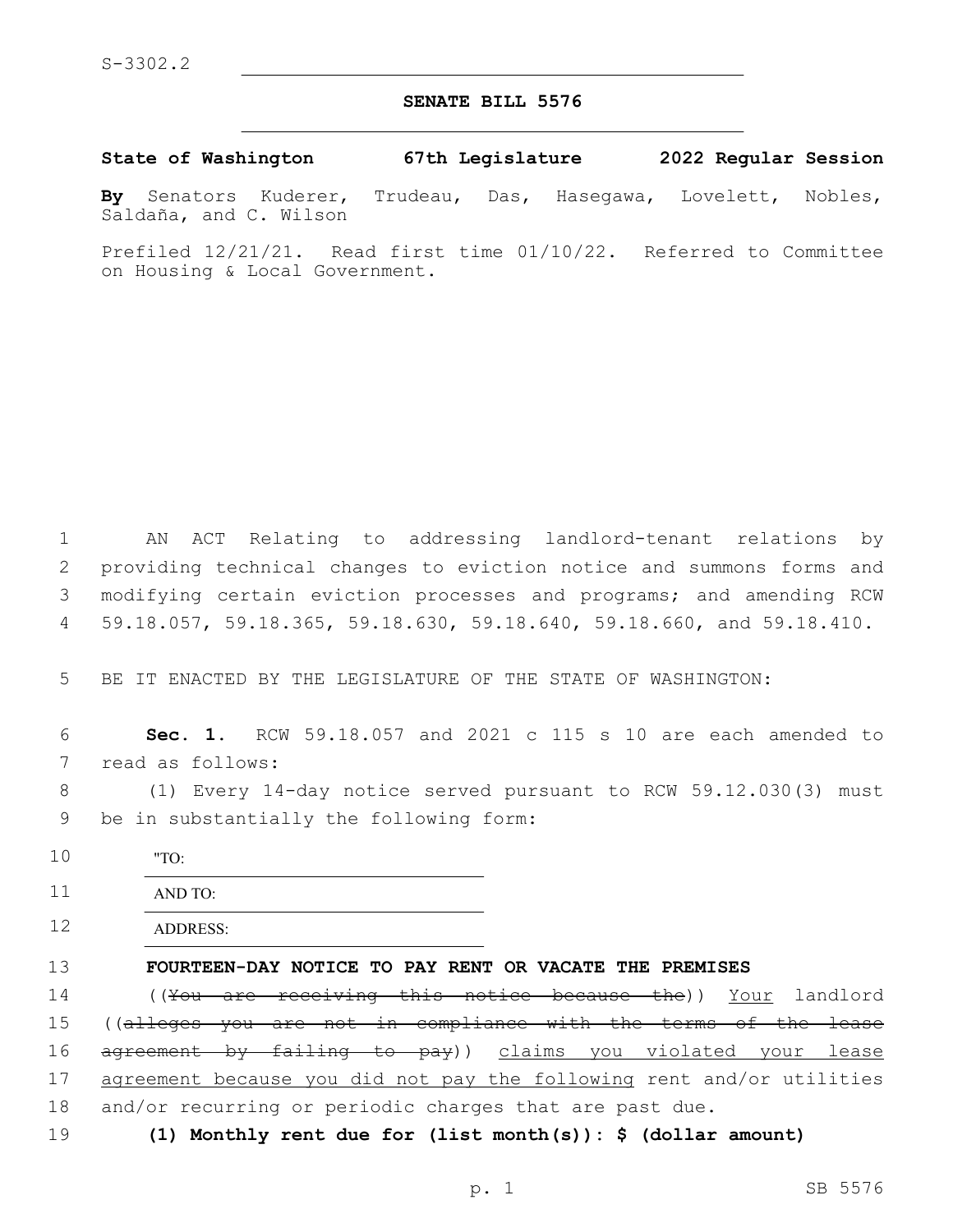**AND/OR**

 **(2) Utilities due for (list month(s)): \$ (dollar amount) AND/OR**

 **(3) Other recurring or periodic charges identified in the lease for (list month(s)): \$ (dollar amount)**

**TOTAL AMOUNT DUE: \$ (dollar amount)**

 **Note - payment must be made pursuant to the terms of the rental agreement or by nonelectronic means including, but not limited to, cashier's check, money order, or other certified funds.**

 You must pay the total amount due to your landlord within fourteen (14) days after service of this notice or you must vacate the premises. Any payment you make to the landlord must first be 13 applied to the total amount due as shown on this notice. ((Any failure to comply with this notice)) If you do **not** pay the full 15 amount due within fourteen (14) days after service of this notice 16 ((may result in a judicial proceeding that leads to your eviction)), 17 your landlord may start a court case to evict you from the premises.

 **The Washington state Office of the Attorney General has this notice in multiple languages as well as information on available resources to help you pay your rent, including state and local rental assistance programs, on its website at www.atg.wa.gov/landlord-tenant.** 

 **((State law provides you the right to legal representation and the court may be able to appoint a lawyer to represent you without cost to you if you are a qualifying low-income renter. If you believe you are a qualifying low-income renter and would like an attorney appointed to represent you)) If you are a qualifying low-income renter and either you have been served with a summons or a complaint (a lawsuit) has been filed in court, or both, the court may be able to appoint a lawyer to represent you without cost to you. To find out what help is available, please contact the Eviction Defense Screening Line at 855-657-8387 or apply online at https://nwjustice.org/apply- online. For additional resources, call 2-1-1 or the Northwest Justice Project CLEAR Hotline outside King County (888) 201-1014 weekdays between 9:15 a.m. – 12:15 p.m., or (888) 387-7111 for seniors (age 60 and over). You may find additional information ((to help you)) and self-help resources at http://www.washingtonlawhelp.org. Free or low- cost mediation services ((to assist in nonpayment of rent disputes before any judicial proceedings occur are also available)) at dispute resolution centers ((throughout the state)) can help with disputes**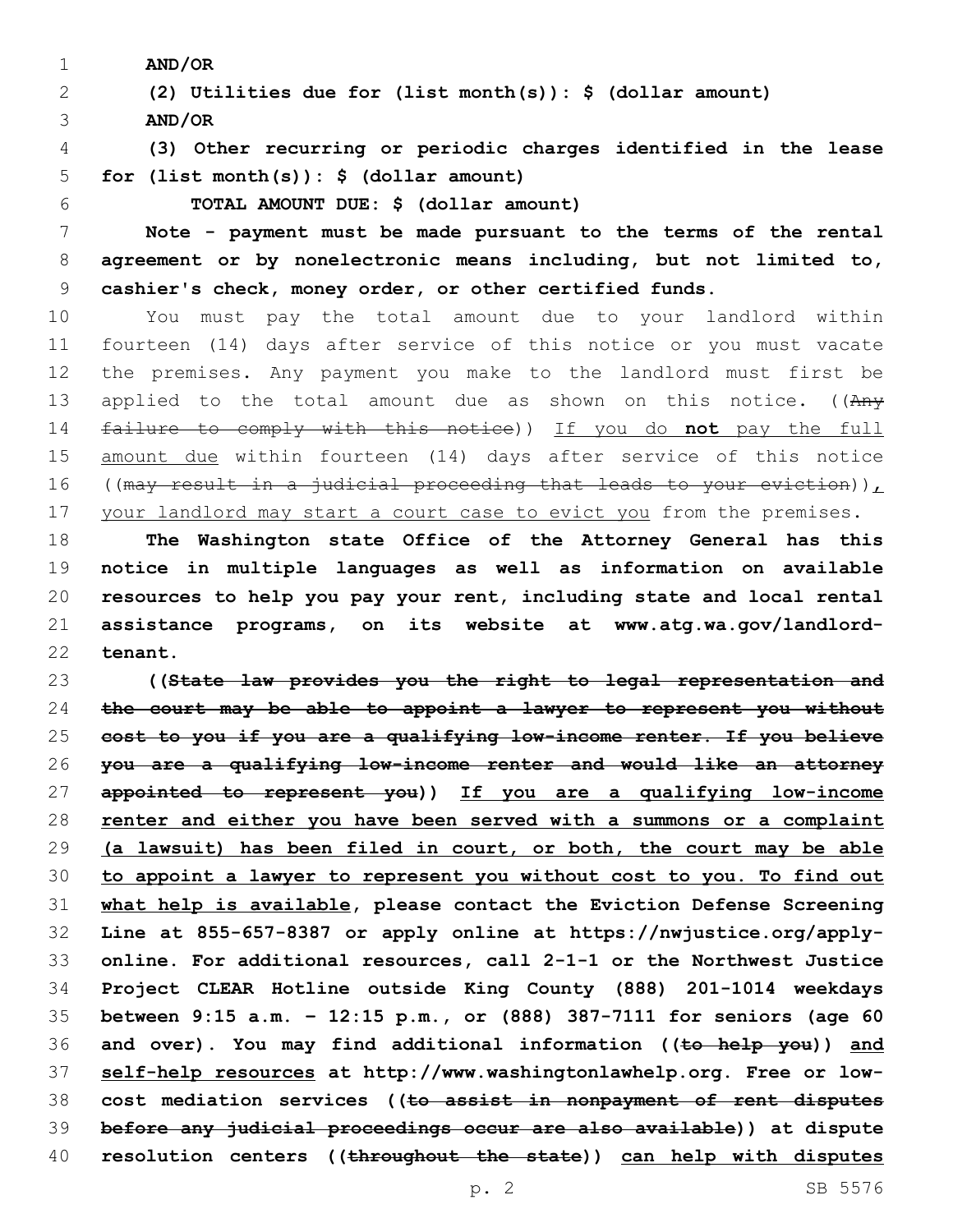**about past due rent before going to court. You can find your nearest dispute resolution center at https://www.resolutionwa.org.**

 **((State law also provides you)) You have the right to ((receive)) free interpreter services at court.**

6 OWNER/LANDLORD: DATE:

## **WHERE TOTAL AMOUNT DUE IS TO BE PAID: \_\_\_(owner/landlord name)\_\_\_ \_\_\_\_\_\_\_\_\_\_\_(address)\_\_\_\_\_\_\_\_**"9

 (2) Upon expiration of the eviction resolution pilot program 11 established under RCW 59.18.660:

 (a) The landlord must also provide the notice required in this section to the dispute resolution center located within or serving the county in which the dwelling unit is located. It is a defense to an eviction under RCW 59.12.030 that a landlord did not provide 16 additional notice under this subsection.

 (b) Dispute resolution centers are encouraged to notify the housing justice project or northwest justice project located within or serving the county in which the dispute resolution center is located, as appropriate, once notice is received from the landlord 21 under this subsection.

 (3) The form required in this section does not abrogate any additional notice requirements to tenants as required by federal, 24 state, or local law.

 **Sec. 2.** RCW 59.18.365 and 2021 c 115 s 11 are each amended to 26 read as follows:

 (1) The summons must contain the names of the parties to the proceeding, the attorney or attorneys if any, the court in which the same is brought, the nature of the action, in concise terms, and the relief sought, and also the return day; and must notify the defendant to appear and answer within the time designated or that the relief sought will be taken against him or her. The summons must contain a street address for service of the notice of appearance or answer and, if available, a facsimile number for the plaintiff or the plaintiff's attorney, if represented. The summons must be served and returned in the same manner as a summons in other actions is served and returned.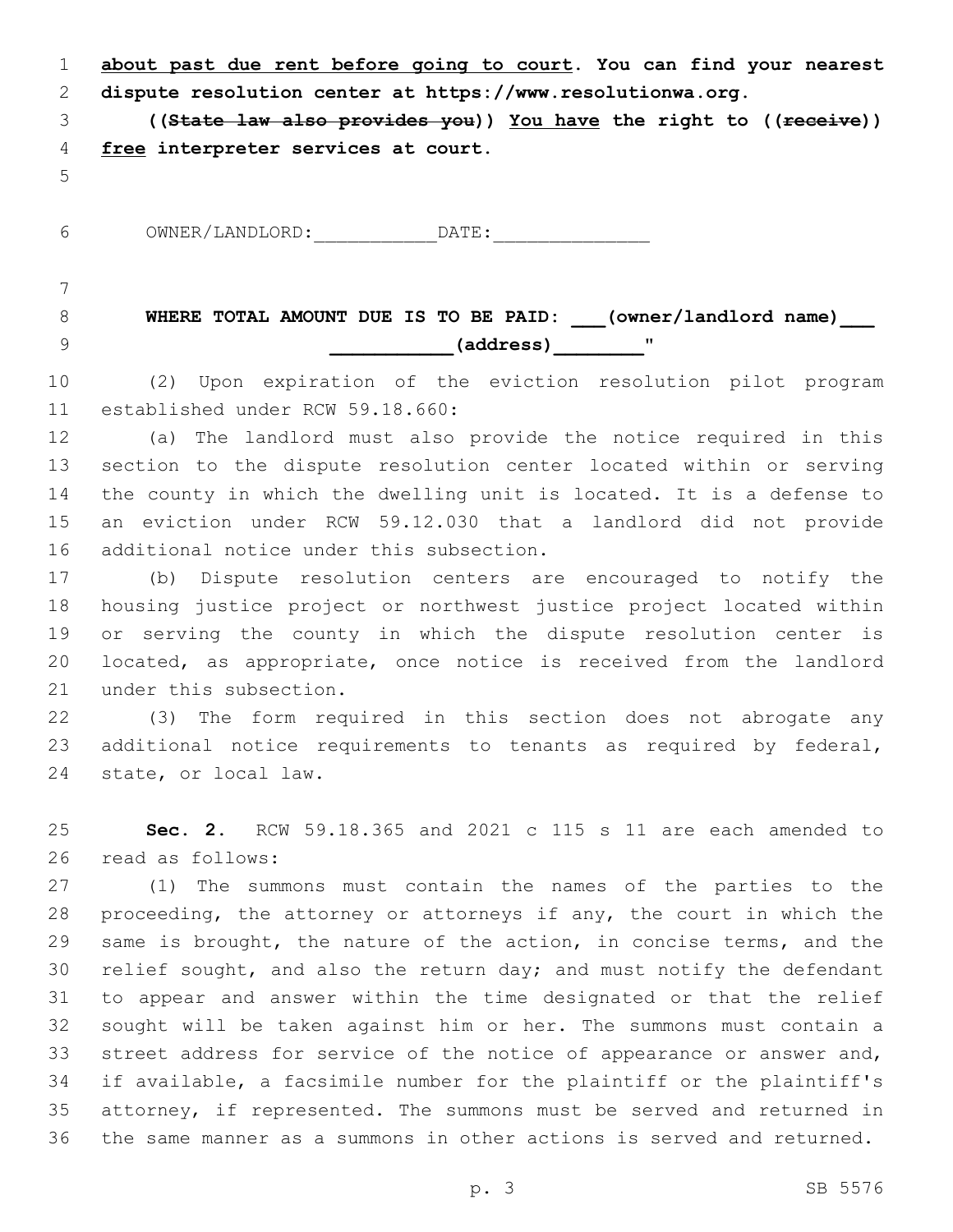| $\mathbf 1$ | (2) A defendant may serve a copy of an answer or notice of            |
|-------------|-----------------------------------------------------------------------|
| 2           | appearance by any of the following methods:                           |
| 3           | (a) By delivering a copy of the answer or notice of appearance to     |
| 4           | the person who signed the summons at the street address listed on the |
| 5           | summons;                                                              |
| 6           | (b) By mailing a copy of the answer or notice of appearance           |
| 7           | addressed to the person who signed the summons to the street address  |
| 8           | listed on the summons;                                                |
| 9           | (c) By facsimile to the facsimile number listed on the summons.       |
| 10          | Service by facsimile is complete upon successful transmission to the  |
| 11          | facsimile number listed upon the summons;                             |
| 12          | (d) As otherwise authorized by the superior court civil rules.        |
| 13          | The summons for unlawful detainer actions for tenancies<br>(3)        |
| 14          | covered by this chapter shall be substantially in the following form: |
| 15          | IN THE SUPERIOR COURT OF THE                                          |
| 16          | STATE OF WASHINGTON                                                   |
| 17          | IN AND                                                                |
| 18          | FOR COUNTY                                                            |
| 19          | Plaintiff/<br>NO.                                                     |
| 20          | Landlord/                                                             |
| 21          | Owner,                                                                |
| 22          |                                                                       |
| 23          |                                                                       |
| 24          |                                                                       |
| 25          |                                                                       |
| 26          | <b>EVICTION SUMMONS</b><br>VS.                                        |
| 27          |                                                                       |
|             | (Residential)                                                         |

28 29 30 Defendant/ Tenant/ Occupant.

| 31 | (THIS IS AN IMPORTANT LEGAL DOCUMENT TO EVICT YOU.   |
|----|------------------------------------------------------|
| 32 | YOUR WRITTEN                                         |
| 33 |                                                      |
| 35 | 34 TO: (Defendant's Name)<br>. (Defendant's Address) |
| 36 | IMPORTANT! THIS IS A LEGAL NOTICE TO EVICT YOU.      |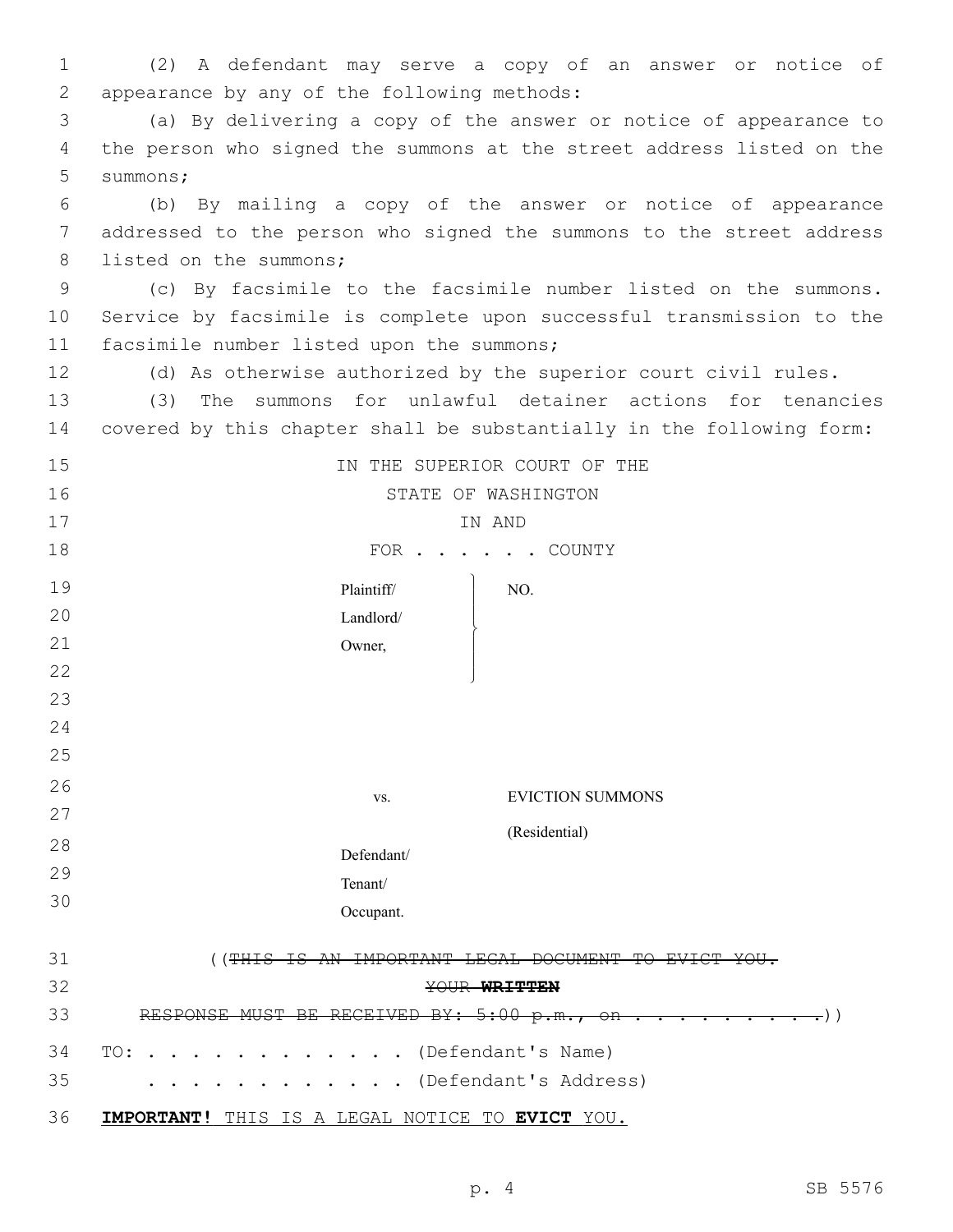1 **DEADLINE!** YOUR **WRITTEN** RESPONSE MUST BE RECEIVED BY: 5:00 p.m.,

2 on.

 **GET HELP: If you do not respond by the deadline above, you could be evicted. You will lose your right to defend yourself or be represented by a lawyer if you cannot afford one in court ((and could be evicted)).** The court may ((be able to)) appoint a lawyer to 7 represent you ((without)) at no cost to you if you are low-income and are unable to afford a lawyer. If you believe you are a qualifying 9 low-income renter and ((would like an attorney)) want a lawyer 10 appointed to represent you, please ((contact)):

11 (1) Call the Eviction Defense Screening Line at 855-657-8387; or  $12$   $((app<sub>ly</sub>))$ 

13 (2) Apply online at https://nwjustice.org/apply-online. ((For 14 additional resources, you may call 2-1-1 or the Northwest Justice 15 Project CLEAR Hotline outside King County (888) 201-1014 weekdays 16 between 9:15 a.m. – 12:15 p.m., or (888) 387-7111 for seniors (age 60 17 and over). You may find additional information to help you)) Learn 18 more about the eviction process, rent assistance, and your rights at 19 http://www.washingtonlawhelp.org. Free or low-cost mediation services 20 ((to assist in nonpayment of rent disputes before any judicial 21 proceedings occur are also available)) at dispute resolution centers 22 ((throughout the state)) can help with disputes about past due rent 23 before going to court. You can find your nearest dispute resolution 24 center at https://www.resolutionwa.org.

25 HOW TO RESPOND: **You must respond in writing.** Phone calls to your 26 Landlord or your Landlord's lawyer are not a response. You may 27 respond with a "notice of appearance." This is ((a)) any letter that 28 includes the following:

29 (1) A statement that you are appearing in the court case

30 (2) Names of the landlord(s) and the tenant(s)  $((+a\pi))$  listed  $31$  above  $((+)$ )

32 (3) Your name, ((your)) address where you can receive legal 33 documents ((may be sent)), your signature, phone number (if any), and 34 case number (if the case is filed)

35 This case  $\Box$  is /  $\Box$  is not filed with the court. If this case is 36 filed, you ((need to also)) must file your response with the court 37 clerk by ((delivering a copy to the clerk of the court)) the deadline 38 above. Deliver a copy to the Superior Court Clerk's office 39 at: . . . . . . . . . . . (Clerk's Office/Address/Room number/ 40 Business hours of court clerk)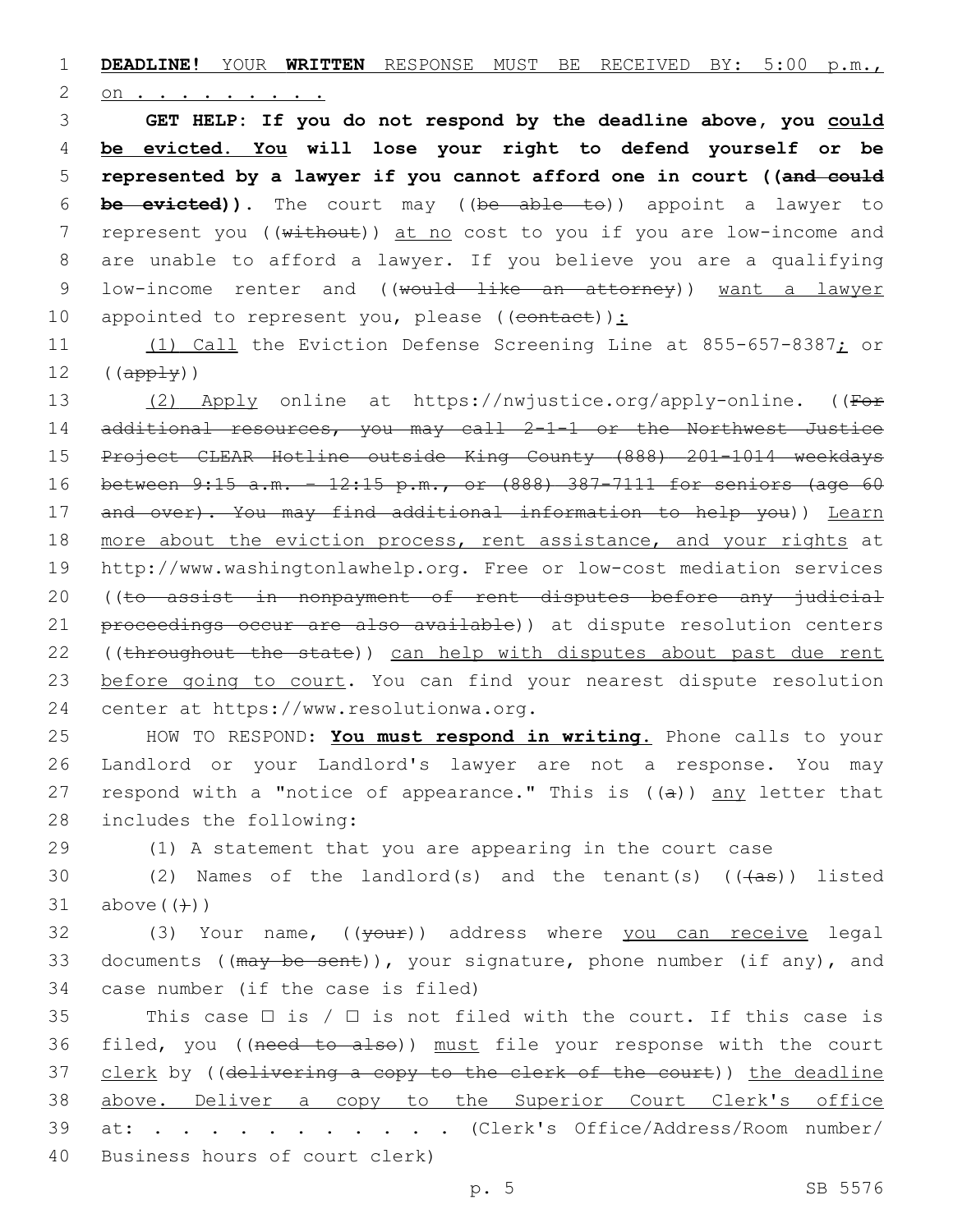1 **WHERE TO RESPOND: To your landlord or their lawyer.** You must 2 mail, fax, or hand deliver your response letter to your Landlord's 3 lawyer, or if no lawyer is named in the complaint, to your Landlord. 4 If you mail the response letter, you must do it 3 days before the 5 deadline above. Request receipt of a proof of mailing from the post 6 office. If you hand deliver or fax it, you must do it by the deadline 7 above. The address is: 8 . . . . . . . . (( $(\text{Attorney}/\text{)}$ ) Landlord/Lawyer's Name) 9 . . . . . . . . . (Address) 10 . . . . . . . . . (Fax - required if available) 11 **COURT DATE:** If you respond to this Summons, you will be notified 12 of your hearing date in a document called an "Order to Show Cause." 13 This is usually mailed to you. If you ((get notice of a hearing)) 14 receive an Order to Show Cause, **you must go to the hearing**. If you do 15 not show up, your landlord can evict you. Your landlord might also 16 charge you more money. If you move before the court date, you must 17 tell your landlord or the landlord's ((attorney)) lawyer. 18 **Sec. 3.** RCW 59.18.630 and 2021 c 115 s 4 are each amended to 19 read as follows: 20 (1) ((The eviction moratorium instituted by the governor of the 21 state of Washington's proclamation 20-19.6 shall end on June 30, 22 2021. 23  $(2)$ )) If a tenant has remaining unpaid rent that accrued between 24 March 1, 2020, and six months following ((the expiration of the 25 eviction moratorium or)) the end of the public health emergency, 26 ((whichever is greater<sub> $r$ </sub>)) the landlord must offer the tenant a 27 reasonable schedule for repayment of the unpaid rent that does not 28 exceed monthly payments equal to one-third of the monthly rental 29 charges during the period of accrued debt. ((If a tenant fails to 30 accept the terms of a reasonable repayment plan within 14 days of the 31 landlord's offer, the landlord may proceed with an unlawful detainer 32 action as set forth in RCW 59.12.030(3) but subject)) Subject to any 33 additional requirements under the eviction resolution pilot program 34 established under RCW 59.18.660, the landlord may proceed with an 35 unlawful detainer action as set forth in RCW 59.12.030(3) and issue a 36 14-day pay or vacate notice only upon expiration of 14 days after the 37 repayment plan is offered and the tenant's failure to accept the 38 offer. If the tenant defaults on any rent owed under a repayment 39 plan, the landlord may apply for reimbursement from the landlord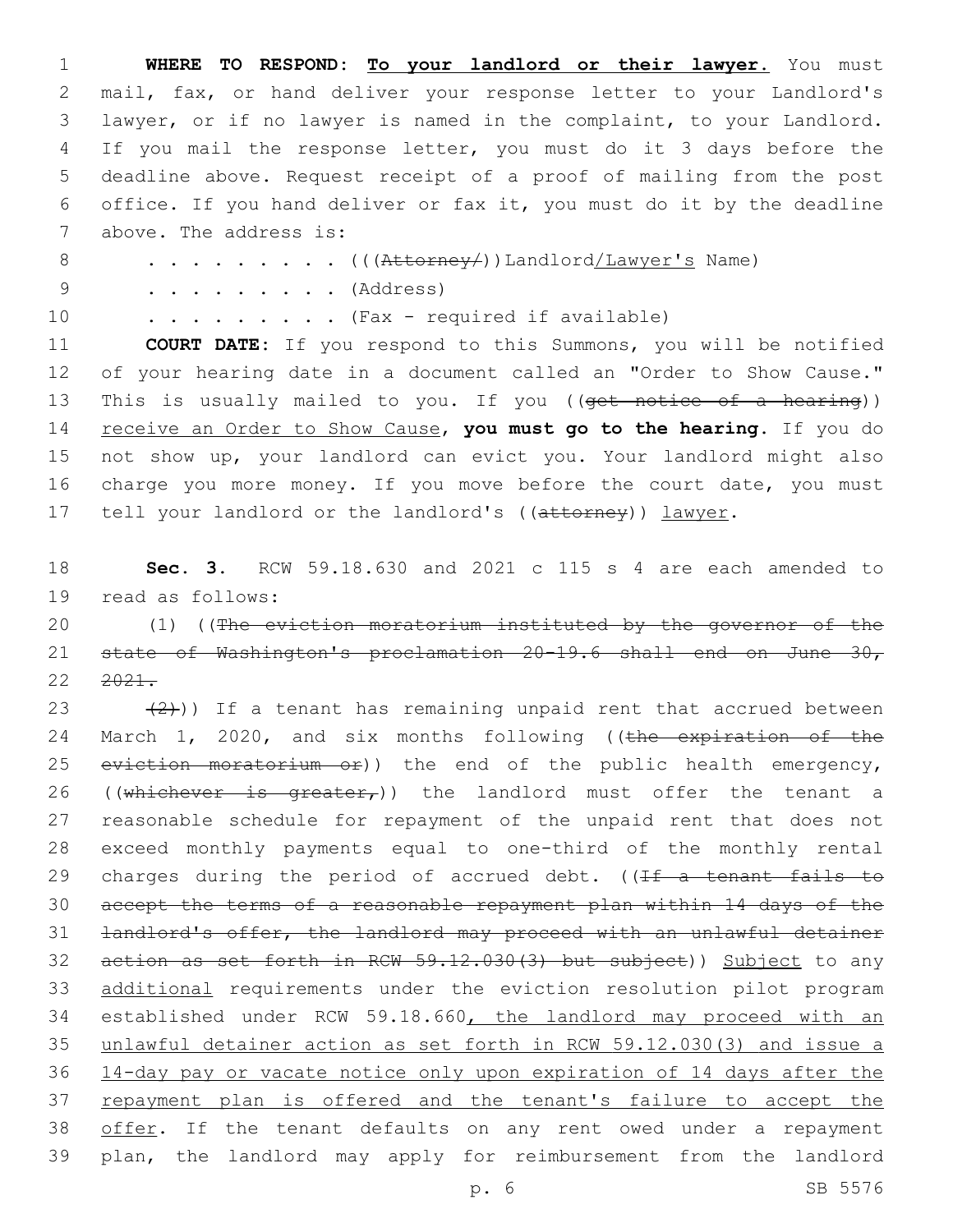mitigation program as authorized under RCW 43.31.605(1)(d) or proceed with an unlawful detainer action as set forth in RCW 59.12.030(3) but subject to any requirements under the eviction resolution pilot program established under RCW 59.18.660. The court must consider the tenant's circumstances, including decreased income or increased expenses due to COVID-19, and the repayment plan terms offered during 7 any unlawful detainer proceeding.

8 (((3)) (2) Any repayment plan entered into under this section must:9

 (a) Not require payment until 30 days after the repayment plan is 11 offered to the tenant;

 (b) Cover rent only and not any late fees, attorneys' fees, or 13 any other fees and charges;

 (c) Allow for payments from any source of income as defined in RCW 59.18.255(5) or from pledges by nonprofit organizations, churches, religious institutions, or governmental entities; and

 (d) Not include provisions or be conditioned on: The tenant's compliance with the rental agreement, payment of attorneys' fees, court costs, or other costs related to litigation if the tenant defaults on the rental agreement; a requirement that the tenant apply for governmental benefits or provide proof of receipt of governmental benefits; or the tenant's waiver of any rights to a notice under RCW 59.12.030 or related provisions before a writ of restitution is 24 issued.

 $(1)(4)$ )  $(3)$  It is a defense to an eviction under RCW 59.12.030(3) that a landlord did not offer a repayment plan in conformity with 27 this section.

 $((+5+))$   $(4)$  To the extent available funds exist for rental assistance from a federal, state, local, private, or nonprofit program, the tenant or landlord may continue to seek rental assistance to reduce and/or eliminate the unpaid rent balance.

 **Sec. 4.** RCW 59.18.640 and 2021 c 115 s 8 are each amended to 33 read as follows:

 (1) Subject to the availability of amounts appropriated for this specific purpose, the court must appoint an attorney for an indigent tenant in an unlawful detainer proceeding under this chapter and chapters 59.12 and 59.20 RCW. The office of civil legal aid is responsible for implementation of this subsection as provided in RCW 2.53.050, and the state shall pay the costs of legal services

p. 7 SB 5576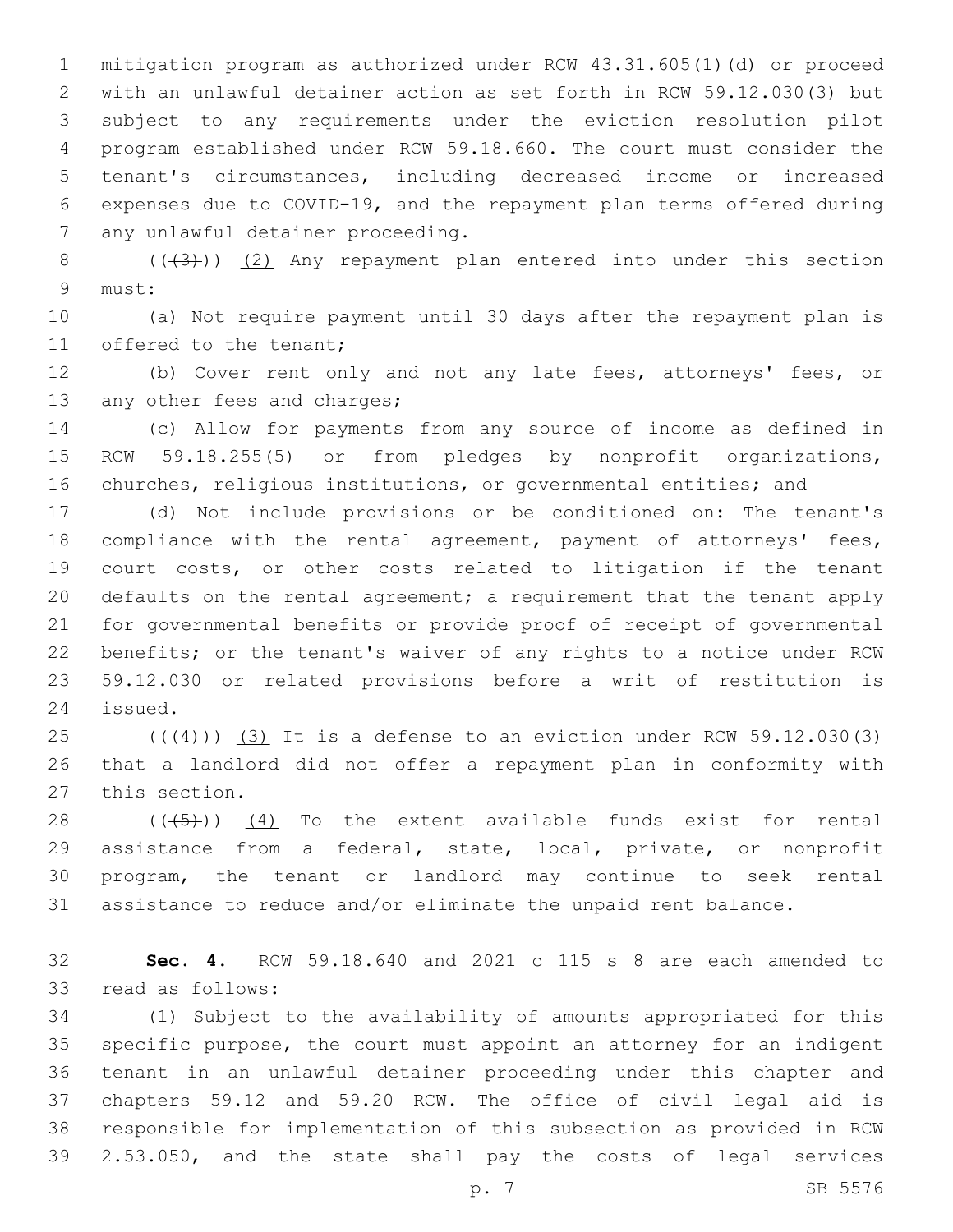provided by an attorney appointed pursuant to this subsection. In implementing this section, the office of civil legal aid shall assign priority to providing legal representation to indigent tenants in those counties in which the most evictions occur and to indigent tenants who are disproportionately at risk of eviction.

 (2) Upon request, a court before which an unlawful detainer proceeding is pending that involves an indigent tenant defendant eligible for appointment of an attorney under this section must allow and facilitate virtual representation of the tenant by the appointed 10 attorney as well as virtual participation by the tenant.

 (3) For purposes of this section, "indigent" means any person 12 who, at any stage of a court proceeding, is:

 (a) Receiving one of the following types of public assistance: Temporary assistance for needy families, aged, blind, or disabled assistance benefits, medical care services under RCW 74.09.035, pregnant women assistance benefits, poverty-related veterans' benefits, food stamps or food stamp benefits transferred electronically, refugee resettlement benefits, medicaid, or 19 supplemental security income; or

 (b) Receiving an annual income, after taxes, of 200 percent or less of the current federally established poverty level.

 **Sec. 5.** RCW 59.18.660 and 2021 c 115 s 7 are each amended to 23 read as follows:

 (1) Subject to the availability of amounts appropriated for this specific purpose, the administrative office of the courts shall contract with dispute resolution centers as described under chapter 7.75 RCW within or serving each county to establish a court-based eviction resolution pilot program operated in accordance with 29 Washington supreme court order no. 25700-B-639 ((and)) or any standing judicial order of the individual superior court.

 (2) The eviction resolution pilot program must be used to facilitate the resolution of nonpayment of rent cases between a landlord and tenant before the landlord files an unlawful detainer 34 action.

 (3) Prior to filing an unlawful detainer action for nonpayment of rent, the landlord must provide a notice as required under RCW 59.12.030(3) and an additional notice to the tenant informing them of the eviction resolution pilot program. The landlord must retain proof of service or mailing of the additional notice. The additional notice

p. 8 SB 5576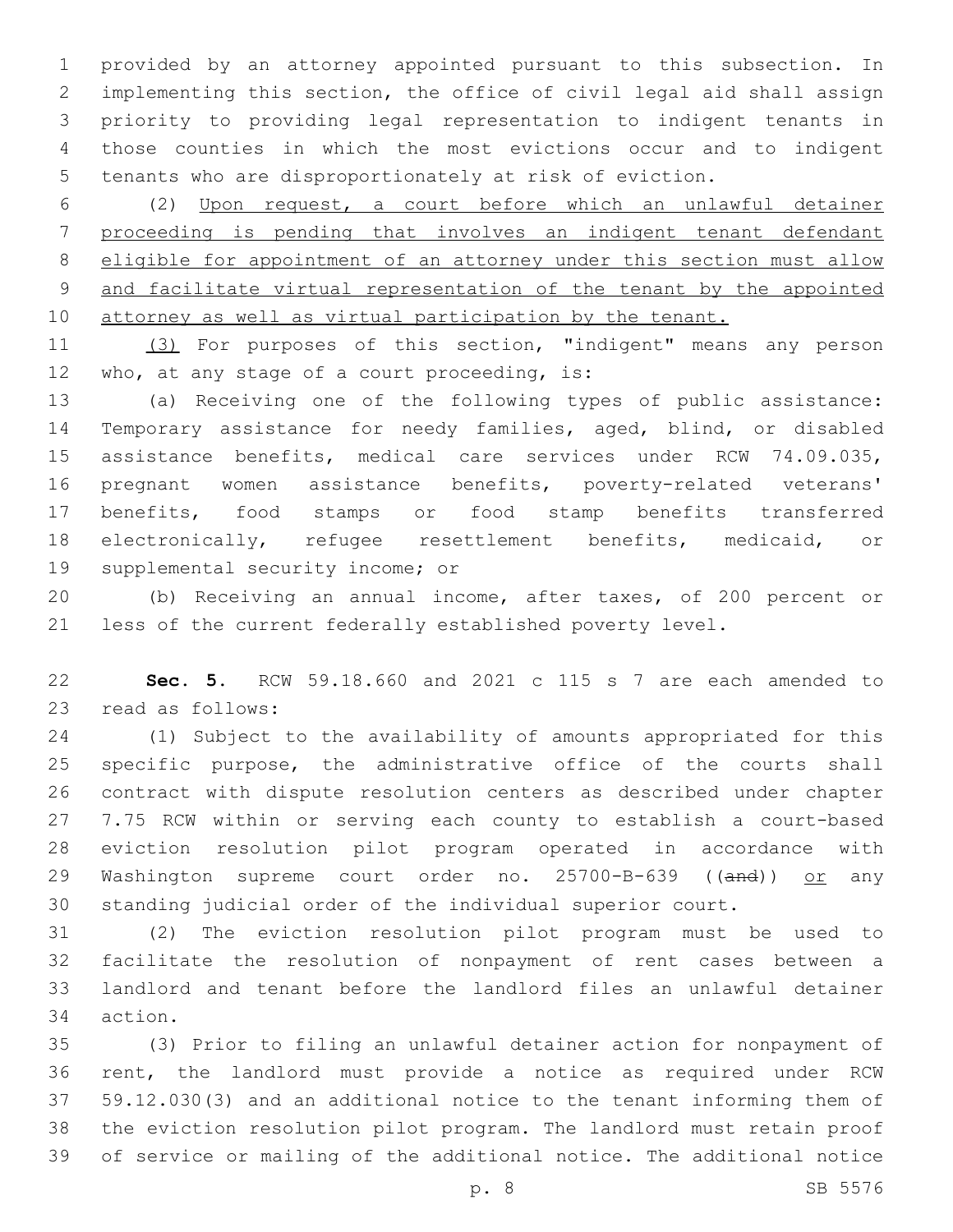to the tenant must provide at least the following information 2 regarding the eviction resolution pilot program:

(a) Contact information for the local dispute resolution center;

 (b) Contact information for the county's housing justice project or, if none, a statewide organization providing housing advocacy 6 services for low-income residents;

 (c) The following statement: "The Washington state office of the attorney general has this notice in multiple languages on its website. You will also find information there on how to find a lawyer or advocate at low or no cost and any available resources to help you pay your rent. Alternatively, you may find additional information to 12 help you at http://www.washingtonlawhelp.org";

 (d) The name and contact information of the landlord, the 14 landlord's attorney, if any, and the tenant; and

 (e) The following statement: "Failure to respond to this notice within 14 days may result in the filing of a summons and complaint 17 for an unlawful detainer action with the court."

 Alternatively, the landlord may use the "ERPP Notice and Resource Information" form, which includes rental assistance information, 20 accessible on the Washington state office of the attorney general's website at www.atg.wa.gov/landlord-tenant, to satisfy the additional notice requirement under this subsection (3).

 (4) At the time of service or mailing of the pay or vacate notice and additional notice to the tenant, a landlord must also send copies of these notices to the local dispute resolution center serving the 26 area where the property is located.

 (5) A landlord must secure a certification of participation with the eviction resolution program by the appropriate dispute resolution center before an unlawful detainer action for nonpayment of rent may 30 be heard by the court.

 (6) The administrative office of the courts may also establish and produce any other notice forms and requirements as necessary to 33 implement the eviction resolution pilot program.

 (7) Any superior court, in collaboration with the dispute resolution center that is located within or serving the same county, participating in the eviction resolution pilot program must report annually to the administrative office of the courts beginning January  $1, 2022,$  until January 1, 2023, on the following:

 (a) The number of unlawful detainer actions for nonpayment of 40 rent that were subject to program requirements;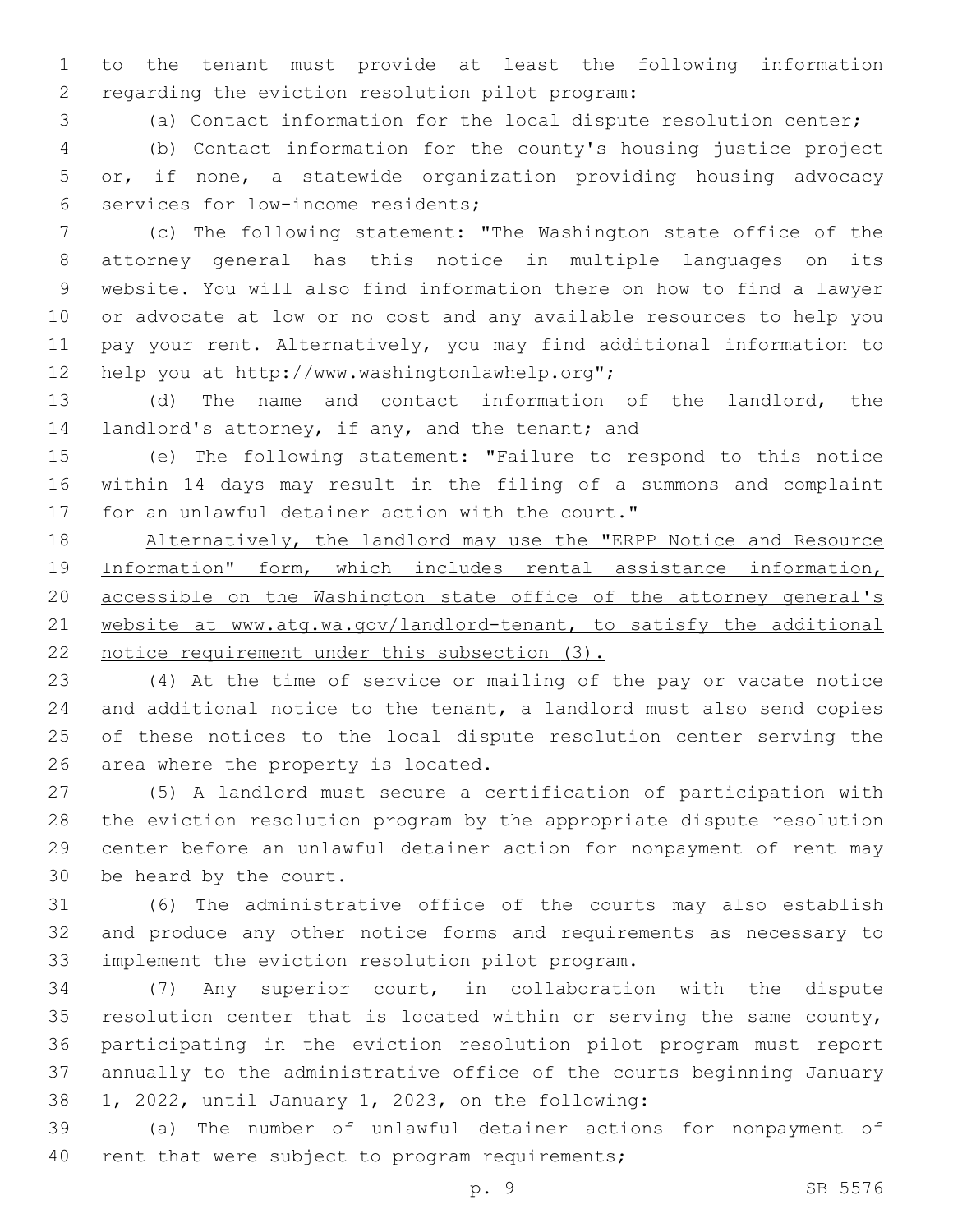(b) The number of referrals made to dispute resolution centers;

 (c) The number of nonpayment of rent cases resolved by the 3 program;

 (d) How many instances the tenant had legal representation either at the conciliation stage or formal mediation stage;

 (e) The number of certifications issued by dispute resolution 7 centers and filed by landlords with the court; and

 (f) Any other information that relates to the efficacy of the 9 pilot program.

 (8) By July 1, 2022, until July 1, 2023, the administrative office of the courts must provide a report to the legislature summarizing the report data shared by the superior courts and dispute resolution centers under subsection (7) of this section.

14 (9) This section expires July 1, 2023.

 **Sec. 6.** RCW 59.18.410 and 2021 c 115 s 17 are each amended to 16 read as follows:

 (1) If at trial the verdict of the jury or, if the case is tried without a jury, the finding of the court is in favor of the landlord 19 and against the tenant, judgment shall be entered for the restitution of the premises; and if the proceeding is for unlawful detainer after neglect or failure to perform any condition or covenant of a lease or agreement under which the property is held, or after default in the payment of rent, the judgment shall also declare the forfeiture of 24 the lease, agreement, or tenancy. The jury, or the court, if the proceedings are tried without a jury, shall also assess the damages arising out of the tenancy occasioned to the landlord by any forcible entry, or by any forcible or unlawful detainer, alleged in the complaint and proved at trial, and, if the alleged unlawful detainer is based on default in the payment of rent, find the amount of any rent due, and the judgment shall be rendered against the tenant liable for the forcible entry, forcible detainer, or unlawful 32 detainer for the amount of damages thus assessed, for the rent, if any, found due, and late fees if such fees are due under the lease and do not exceed seventy-five dollars in total. The court may award statutory costs. The court may also award reasonable attorneys' fees 36 as provided in RCW 59.18.290.

 (2) When the tenant is liable for unlawful detainer after a default in the payment of rent, execution upon the judgment shall not occur until the expiration of five court days after the entry of the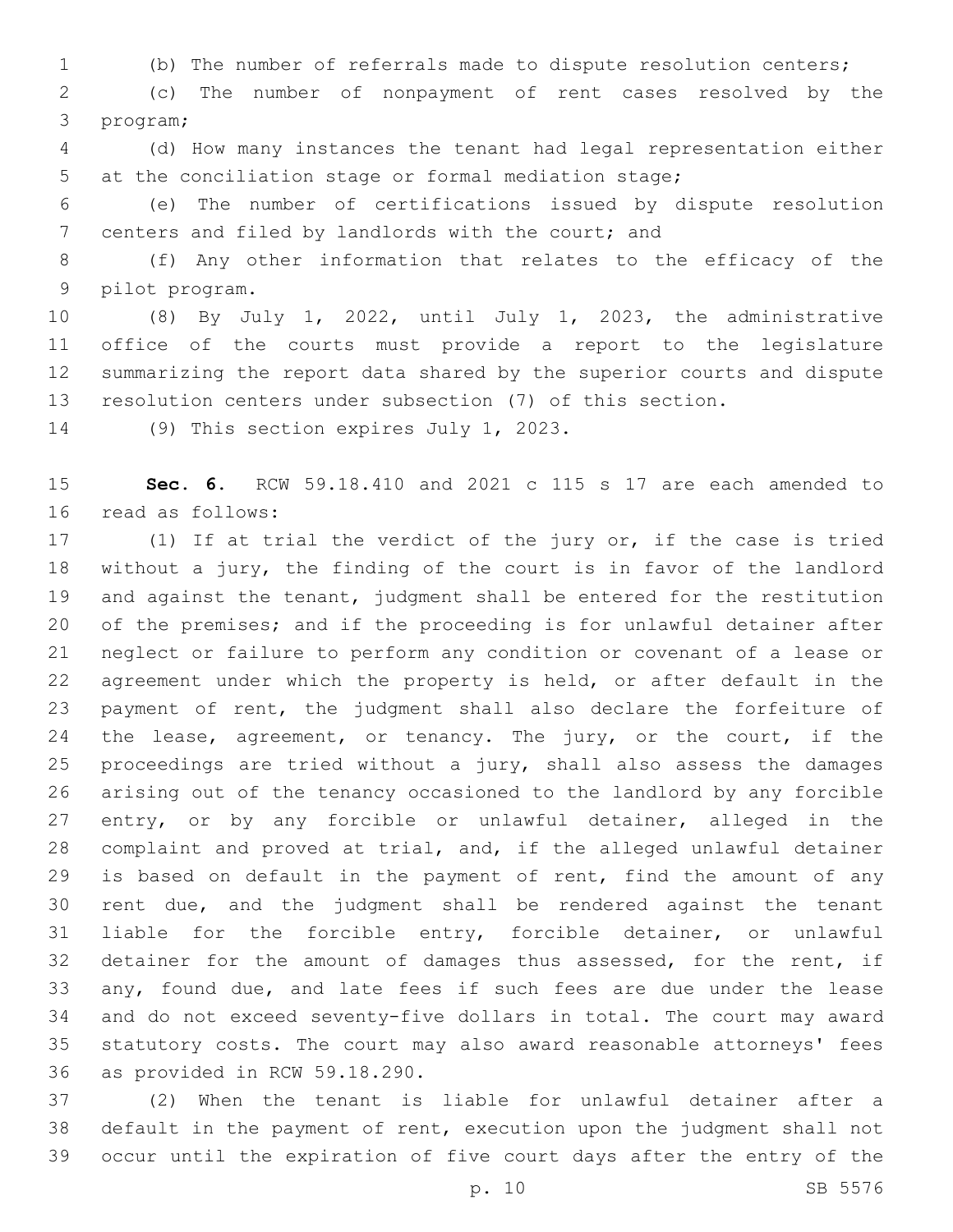judgment. Before entry of a judgment or until five court days have expired after entry of the judgment, the tenant or any subtenant, or any mortgagee of the term, or other party interested in the continuance of the tenancy, may pay into court or to the landlord the amount of the rent due, any court costs incurred at the time of payment, late fees if such fees are due under the lease and do not exceed seventy-five dollars in total, and attorneys' fees if awarded, in which event any judgment entered shall be satisfied and the tenant restored to his or her tenancy. If the tenant seeks to restore his or her tenancy after entry of a judgment, the tenant may tender the amount stated within the judgment as long as that amount does not exceed the amount authorized under subsection (1) of this section. If a tenant seeks to restore his or her tenancy and pay the amount set forth in this subsection with funds acquired through an emergency rental assistance program provided by a governmental or nonprofit entity, the tenant shall provide a copy of the pledge of emergency rental assistance provided from the appropriate governmental or nonprofit entity and have an opportunity to exercise such rights under this subsection, which may include a stay of judgment and provision by the landlord of documentation necessary for processing the assistance. The landlord shall accept any pledge of emergency rental assistance funds provided to the tenant from a governmental or nonprofit entity before the expiration of any pay or vacate notice for nonpayment of rent for the full amount of the rent owing under the rental agreement. The landlord shall accept any written pledge of emergency rental assistance funds provided to the tenant from a governmental or nonprofit entity after the expiration of the pay or vacate notice if the pledge will contribute to the total payment of both the amount of rent due, including any current rent, and other amounts if required under this subsection. The landlord shall suspend any court action for seven court days after providing necessary payment information to the nonprofit or governmental entity to allow for payment of the emergency rental assistance funds. By accepting such pledge of emergency rental assistance, the landlord is not required to enter into any additional conditions not related to the provision of necessary payment information and documentation. If a judgment has been satisfied, the landlord shall file a satisfaction of judgment with the court. A tenant seeking to exercise rights under this subsection shall pay an additional fifty dollars for each time the tenant was reinstated after judgment pursuant to this subsection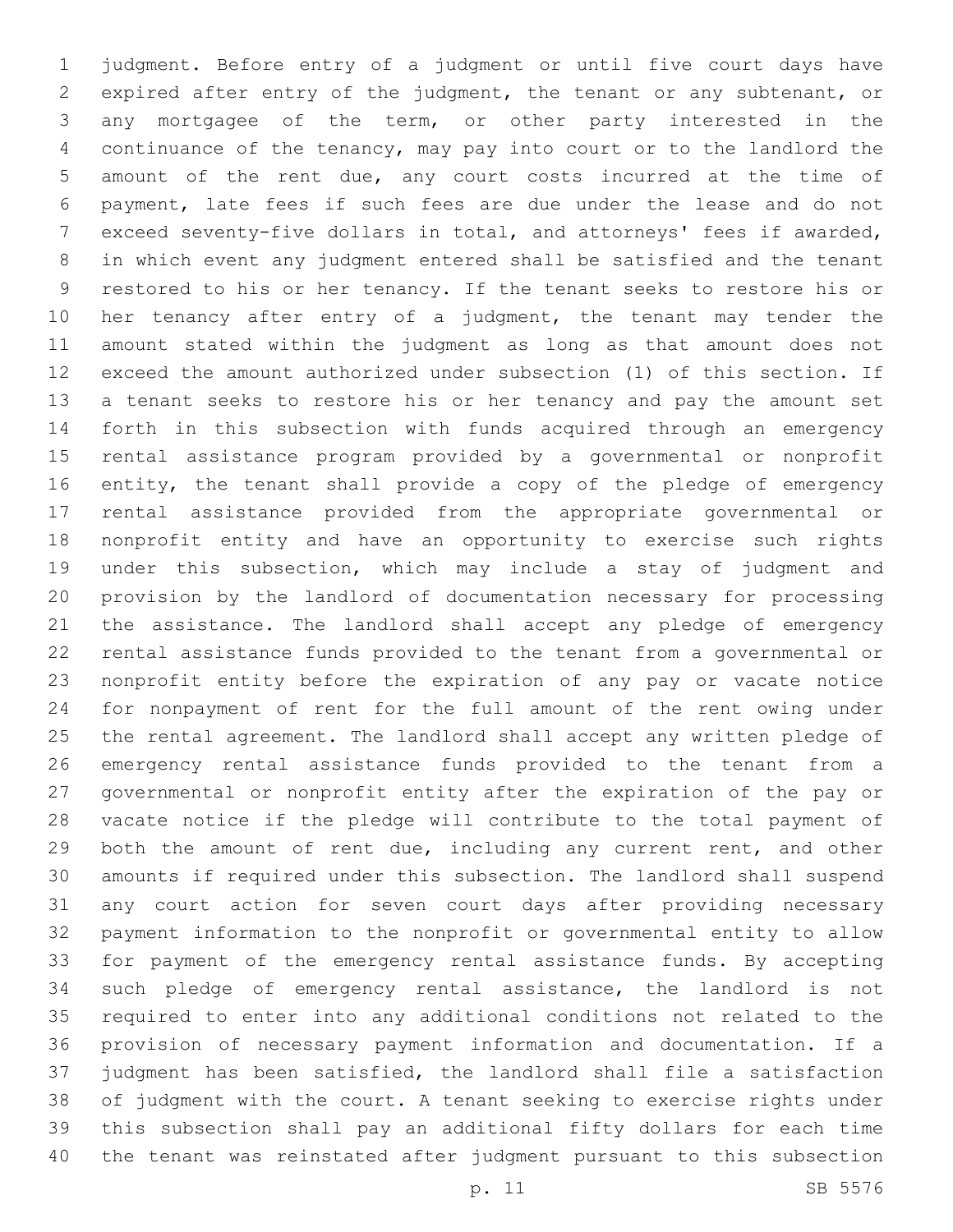within the previous twelve months prior to payment. If payment of the amount specified in this subsection is not made within five court days after the entry of the judgment, the judgment may be enforced for its full amount and for the possession of the premises.

 (3)(a) Following the entry of a judgment in favor of the landlord and against the tenant for the restitution of the premises and forfeiture of the tenancy due to nonpayment of rent, the court, at the time of the show cause hearing or trial, or upon subsequent motion of the tenant but before the execution of the writ of restitution, may stay the writ of restitution upon good cause and on such terms that the court deems fair and just for both parties. In making this decision, the court shall consider evidence of the 13 following factors:

 (i) The tenant's willful or intentional default or intentional 15 failure to pay rent;

 (ii) Whether nonpayment of the rent was caused by exigent circumstances that were beyond the tenant's control and that are not 18 likely to recur;

(iii) The tenant's ability to timely pay the judgment;

20 (iv) The tenant's payment history;

 (v) Whether the tenant is otherwise in substantial compliance 22 with the rental agreement;

23 (vi) Hardship on the tenant if evicted; and

 (vii) Conduct related to other notices served within the last six 25 months.

 (b) The burden of proof for such relief under this subsection (3) shall be on the tenant. If the tenant seeks relief pursuant to this subsection (3) at the time of the show cause hearing, the court shall hear the matter at the time of the show cause hearing or as expeditiously as possible so as to avoid unnecessary delay or 31 hardship on the parties.

(c) In any order issued pursuant to this subsection (3):

 (i) The court shall not stay the writ of restitution more than ninety days from the date of order, but may order repayment of the judgment balance within such time. If the payment plan is to exceed thirty days, the total cumulative payments for each thirty-day period following the order shall be no less than one month of the tenant's share of the rent, and the total amount of the judgment and all additional rent that is due shall be paid within ninety days.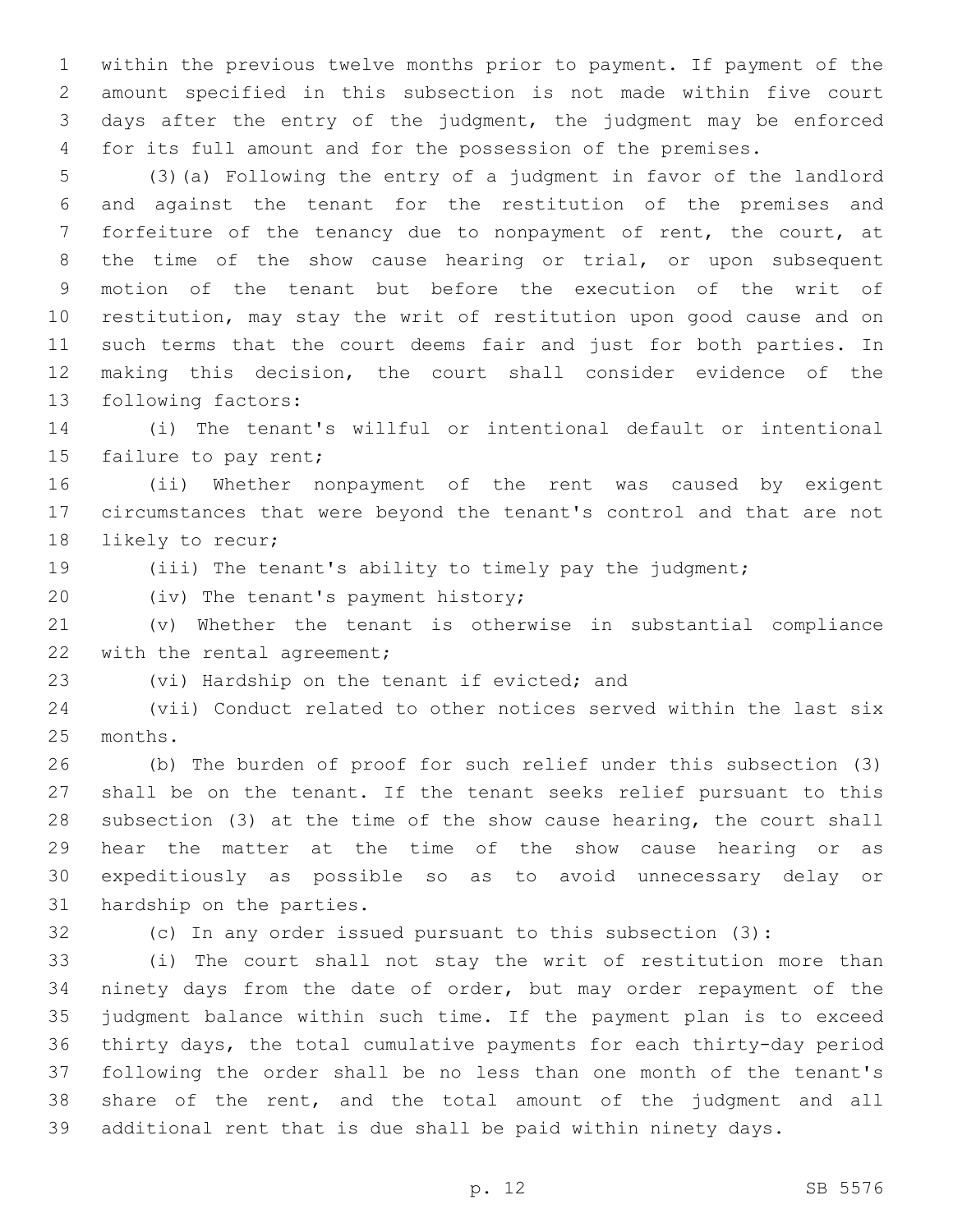(ii) Within any payment plan ordered by the court, the court shall require the tenant to pay to the landlord or to the court one month's rent within five court days of issuance of the order. If the date of the order is on or before the fifteenth of the month, the tenant shall remain current with ongoing rental payments as they become due for the duration of the payment plan; if the date of the order is after the fifteenth of the month, the tenant shall have the option to apportion the following month's rental payment within the payment plan, but monthly rental payments thereafter shall be paid 10 according to the rental agreement.

 (iii) The sheriff may serve the writ of restitution upon the tenant before the expiration of the five court days of issuance of the order; however, the sheriff shall not execute the writ of restitution until after expiration of the five court days in order for payment to be made of one month's rent as required by (c)(ii) of this subsection. In the event payment is made as provided in (c)(ii) 17 of this subsection for one month's rent, the court shall stay the writ of restitution ex parte without prior notice to the landlord upon the tenant filing and presenting a motion to stay with a declaration of proof of payment demonstrating full compliance with the required payment of one month's rent. Any order staying the writ of restitution under this subsection (3)(c)(iii) shall require the tenant to serve a copy of the order on the landlord by personal delivery, first-class mail, facsimile, or email if agreed to by the 25 parties.

 (A) If the tenant has satisfied (c)(ii) of this subsection by paying one month's rent within five court days, but defaults on a subsequent payment required by the court pursuant to this subsection (3)(c), the landlord may enforce the writ of restitution after serving a notice of default in accordance with RCW 59.12.040 informing the tenant that he or she has defaulted on rent due under the lease agreement or payment plan entered by the court. Upon service of the notice of default, the tenant shall have three calendar days from the date of service to vacate the premises before 35 the sheriff may execute the writ of restitution.

 (B) If the landlord serves the notice of default described under this subsection (3)(c)(iii), an additional day is not included in calculating the time before the sheriff may execute the writ of restitution. The notice of default must be in substantially the following form:40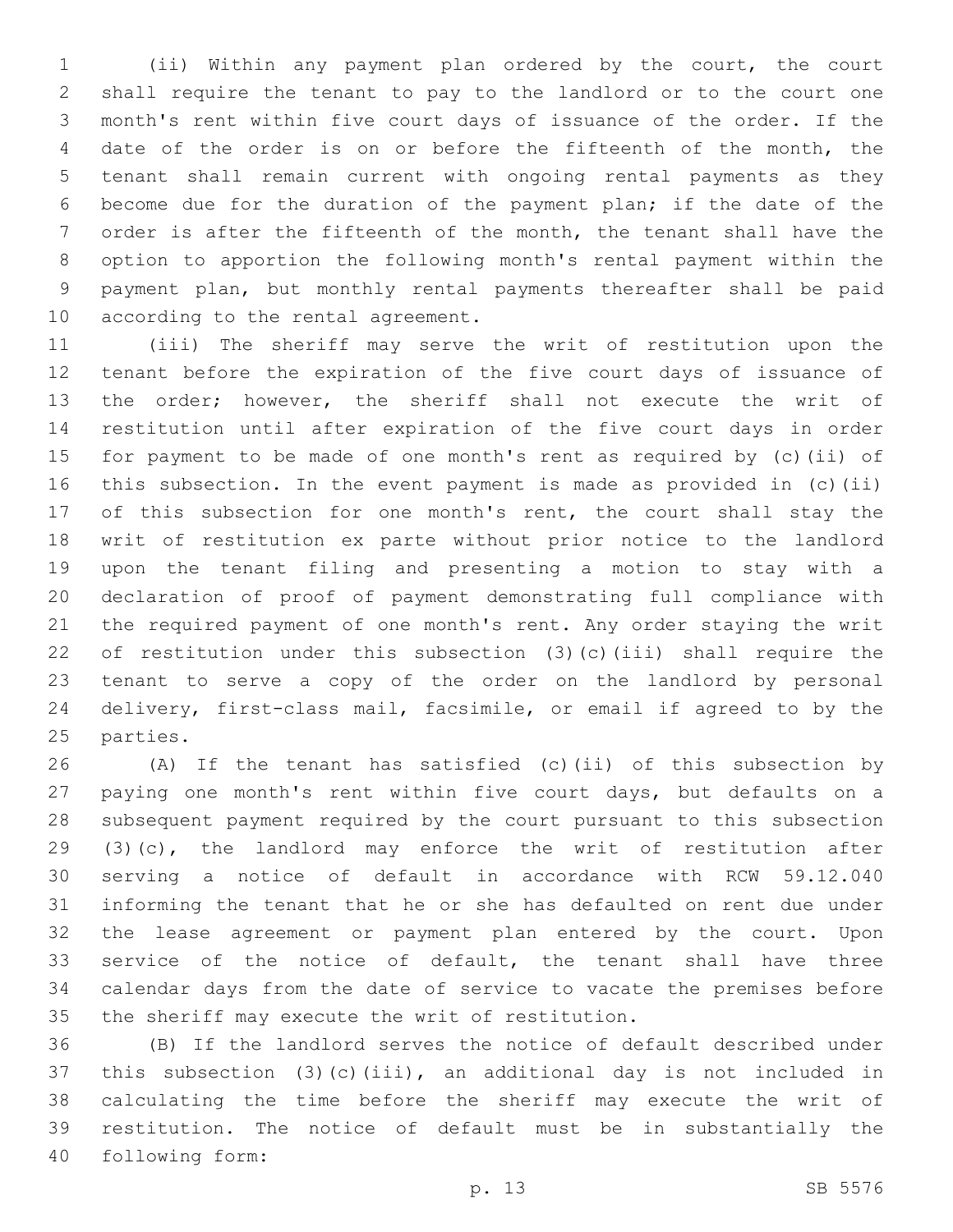1 NOTICE OF DEFAULT FOR RENT AND/OR PAYMENT PLAN ORDERED BY COURT

2 NAME(S)

3 ADDRESS

CITY, STATE, ZIP4

5 THIS IS NOTICE THAT YOU ARE IN DEFAULT OF YOUR RENT AND/OR 6 PAYMENT PLAN ORDERED BY THE COURT. YOUR LANDLORD HAS RECEIVED THE 7 FOLLOWING PAYMENTS:

- 8 DATE
- 9 AMOUNT
- 10 DATE
- 11 AMOUNT
- 12 DATE
- 13 AMOUNT

 THE LANDLORD MAY SCHEDULE YOUR PHYSICAL EVICTION WITHIN THREE CALENDAR DAYS OF SERVICE OF THIS NOTICE. TO STOP A PHYSICAL EVICTION, YOU ARE REQUIRED TO PAY THE BALANCE OF YOUR RENT AND/OR 17 PAYMENT PLAN IN THE AMOUNT OF \$. . . . . .

 PAYMENT MAY BE MADE TO THE COURT OR TO THE LANDLORD. IF YOU FAIL TO PAY THE BALANCE WITHIN THREE CALENDAR DAYS, THE LANDLORD MAY PROCEED WITH A PHYSICAL EVICTION FOR POSSESSION OF THE UNIT THAT 21 YOU ARE RENTING.

- 22 DATE
- 23 SIGNATURE
- 24 LANDLORD/AGENT
- 25 NAME
- 26 ADDRESS
- 27 PHONE

 (iv) If a tenant seeks to satisfy a condition of this subsection (3)(c) by relying on an emergency rental assistance program provided by a government or nonprofit entity and provides an offer of proof, the court shall stay the writ of restitution as necessary to afford 32 the tenant an equal opportunity to comply.

33 (v) The court shall extend the writ of restitution as necessary 34 to enforce the order issued pursuant to this subsection (3)(c) in the 35 event of default.

36 (d) ((A tenant who has been served with three or more notices to 37 pay or vacate for failure to pay rent as set forth in RCW 59.12.040 38 within twelve months prior to the notice to pay or vacate upon which

p. 14 SB 5576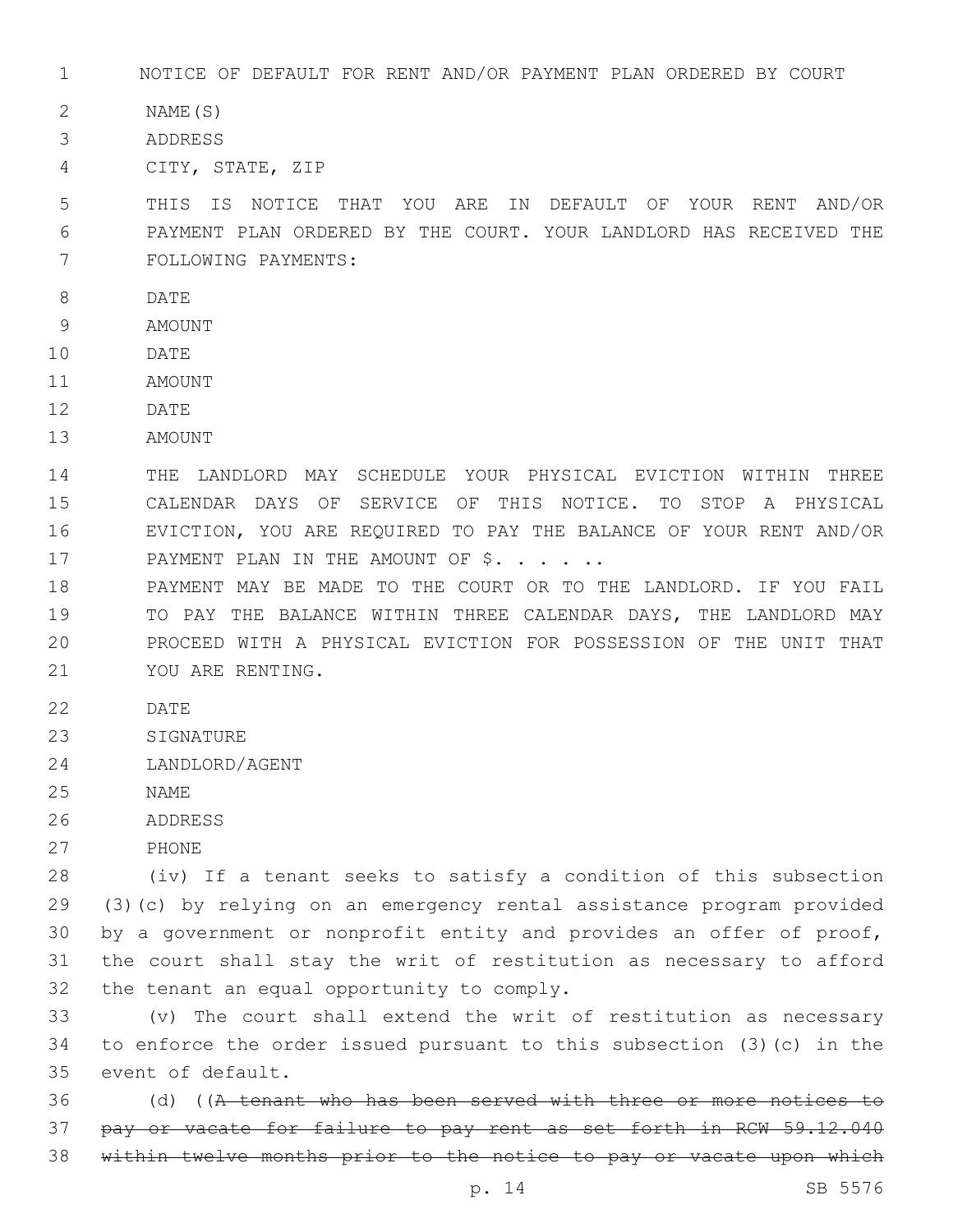the proceeding is based may not seek relief under this subsection 2  $(3)$ .

 $\left( \frac{1}{e^{2}}\right)$ )(i) In any application seeking relief pursuant to this subsection (3) by either the tenant or landlord, the court shall issue a finding as to whether the tenant is low-income, limited resourced, or experiencing hardship to determine if the parties would be eligible for disbursement through the landlord mitigation program account established within RCW 43.31.605(1)(c). In making this finding, the court may include an inquiry regarding the tenant's income relative to area median income, household composition, any extenuating circumstances, or other factors, and may rely on written declarations or oral testimony by the parties at the hearing.

 (ii) After a finding that the tenant is low-income, limited resourced, or experiencing hardship, the court may issue an order: (A) Finding that the landlord is eligible to receive on behalf of the tenant and may apply for reimbursement from the landlord mitigation program; and (B) directing the clerk to remit, without further order 18 of the court, any future payments made by the tenant in order to reimburse the department of commerce pursuant to RCW 43.31.605(1)(c)(iii). In accordance with RCW 43.31.605(1)(c), such an order must be accompanied by a copy of the order staying the writ of 22 restitution. Nothing in this subsection  $(3)((\text{+e}))$  (d) shall be deemed to obligate the department of commerce to provide assistance in claim reimbursement through the landlord mitigation program if 25 there are not sufficient funds.

 (iii) If the department of commerce fails to disburse payment to 27 the landlord for the judgment pursuant to this subsection  $(3)$  ( $(\overline{+e})$ ) 28 (d) within thirty days from submission of the application, the landlord may renew an application for a writ of restitution pursuant to RCW 59.18.370 and for other rent owed by the tenant since the time of entry of the prior judgment. In such event, the tenant may 32 exercise rights afforded under this section.

 (iv) Upon payment by the department of commerce to the landlord for the remaining or total amount of the judgment, as applicable, the judgment is satisfied and the landlord shall file a satisfaction of 36 judgment with the court.

 $(v)$  Nothing in this subsection (3)( $(\overline{+e})$ ) (d) prohibits the landlord from otherwise applying for reimbursement for an unpaid judgment pursuant to RCW 43.31.605(1)(c) after the tenant defaults on a payment plan ordered pursuant to (c) of this subsection.